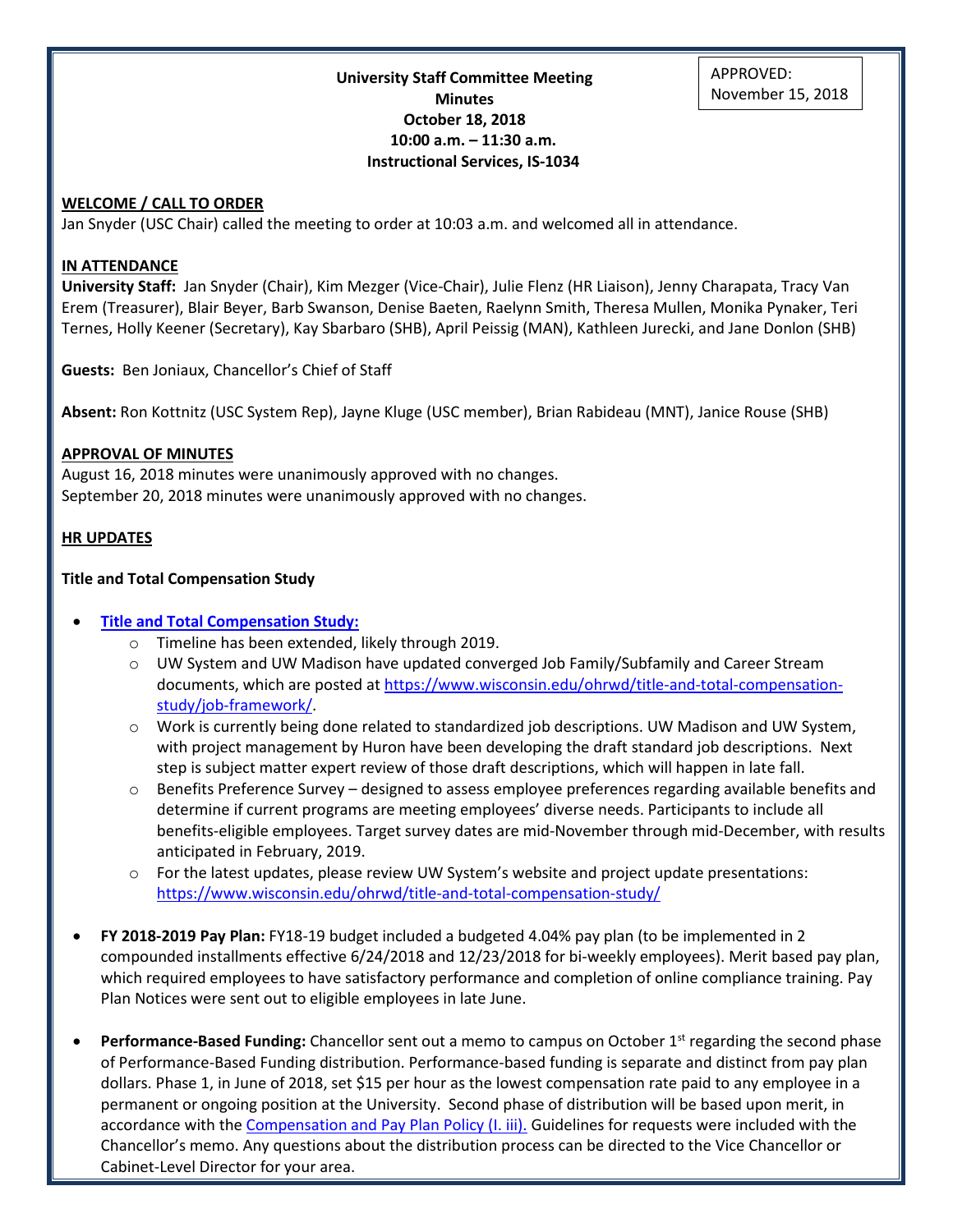- **Project Coastal (HR-related):** Welcome letters went out to all transitioning UW Colleges employees from the Chancellor in mid-June. A special HR Connect went out on July 2<sup>nd</sup> to UW Colleges employees with additional information about HR Staff and university programs (Wellness, ERGS, professional development, etc.), and transitioning employees are receiving all HR Connect newsletters. HR held office hours on the campuses in July, August, and September and we will be evaluating (in coordination with CEOS) future presence on the campuses. UWGB HR has been working closely with Colleges HR to try to make the transition as seamless as possible for employees.
- **Annual Benefits Enrollment:** The annual open enrollment period is currently in effect and will be ending on Friday, October 26, 2018. Open Benefit Lab sessions are being held throughout the month for employees to stop in with questions and get assistance with the online enrollment process.
- **Employee Handbook:** Handbook acknowledgements should be completed and submitted to HR if they have not already been.
- **Policy updates (informational only):** no updates at this time.
- **University Staff New Employee Mentors** I am in need of new employee mentors. You will be assigned a new employee and we ask that you connect with them for about 6 months, take them on a campus tour, invite them to a USC meeting, encourage them to attend events on campus, etc.

## New Employees:

• **University Services Program Associate** Provost and Vice Chancellor: Incumbent – Mariah Pursley – Pang Yang was hired and will start on 10/24/18

# Positions Being Recruited:

- **Facilities Maintenance Specialist** Facilities: Incumbent Adam Calewarts
- **Facilities Maintenance Specialist** Facilities: Incumbent Joe Schmitt
- **HVAC Refrigeration Specialist Advanced** Facilities Management: Incumbent Jim Carncross
- **Inventory Control Coordinator** Facilities: Incumbent Peggy Van Rixel
- **Financial Specialist Senior** Controller's Office: Incumbent Terri Greve
- **University Services Program Associate** Continuing Education & Community Engagement: Incumbent Crystal Williams
- **University Services Program Associate** Marinette Campus Incumbent Linda Hornick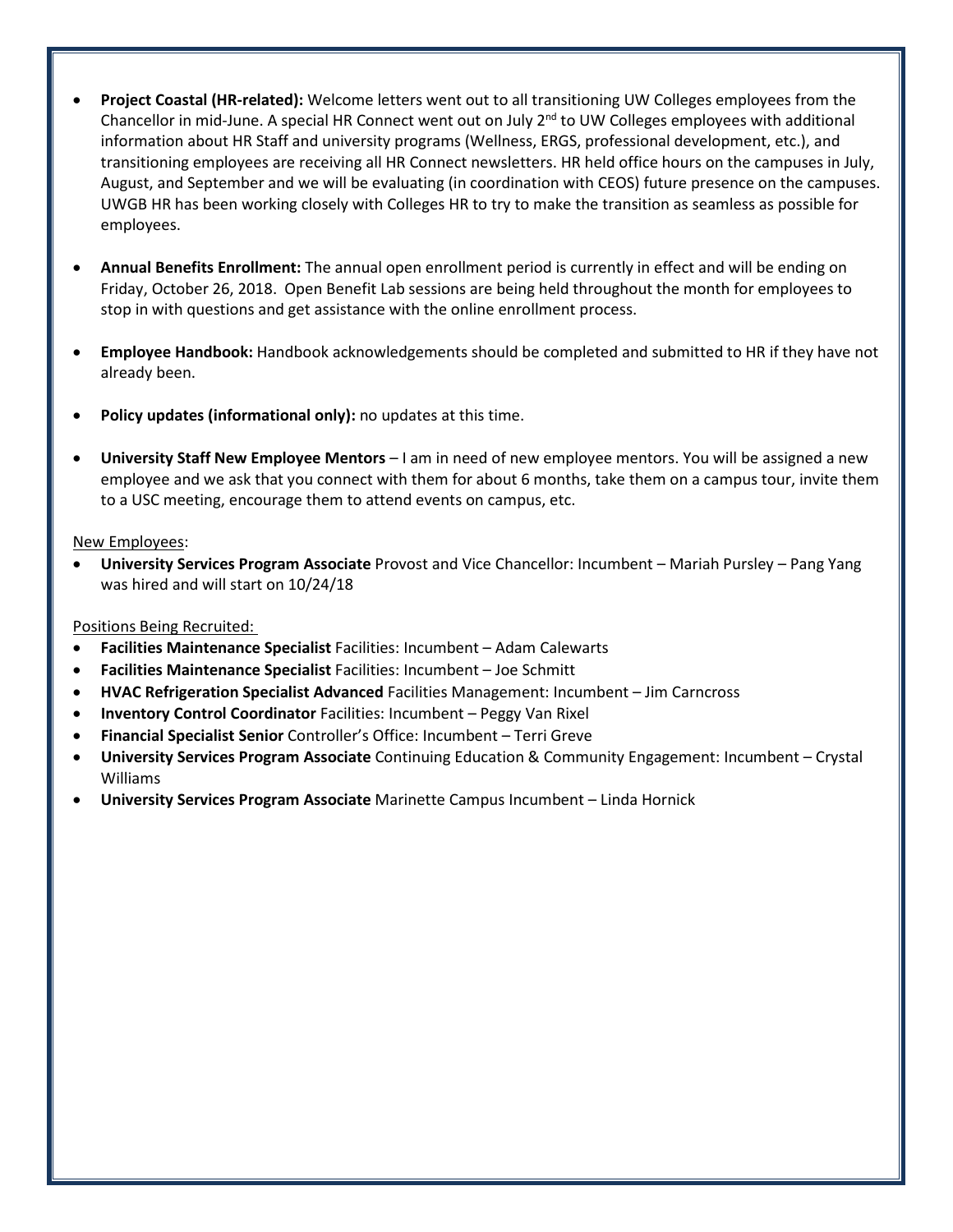# **TREASURER'S REPORT (Tracy Van Erem)**

|                                                                      |                    | <b>Previous</b> |    |                      |  |
|----------------------------------------------------------------------|--------------------|-----------------|----|----------------------|--|
|                                                                      |                    | <b>Month</b>    |    | <b>Current Month</b> |  |
| (102) Staff Development Account                                      | \$                 | 3,200.00        | \$ | 3,200.00             |  |
| (136) Revenue Account                                                | \$                 | 3,410.36        | \$ | 1,735.77             |  |
| <b>Foundation Discretionary Account</b><br>$(\#11100$ "Agency" acct) | \$                 | 17.81           | \$ | 17.81                |  |
| <b>Endowment Account Pro Development</b><br>Earnings Avail to Spend  | \$                 | 2,206.28        | \$ | 2,206.28             |  |
|                                                                      | \$                 | 8,834.45        | \$ | 7,159.86             |  |
| Endowment Account                                                    | \$                 | 10,183.84       | \$ | 10,183.84            |  |
|                                                                      | <b>GRAND TOTAL</b> |                 | S  | 17.343.70            |  |

Important to note: the 136 account is down due to the expense of the speakers at the conference.

## **Discussion of the Mission Statement (Guest: Ben Joniaux, Chancellor's Chief of Staff)**

Ben joined our group and provided the rationale and a bit of the history of the current mission statement revision process. To summarize: The Chancellor was asked to revise the mission statement when he interviewed for his position in 2014. Due to some conflicting priorities (i.e. budget cuts, HLC 10-year accreditation, restructure), the revision was placed on hold for a while. The Chancellor's office has now been actively working on this revision since early last spring (2018). They have held open forums and listening sessions and have discussed these changes with all of the shared governance groups. They are also travelling to the branch campuses to discuss these changes and have gotten good feedback from all of the groups. They have made changes based upon the comments they have received. Ben stated that by revising our mission, we are telling our elected officials in Madison that this is who we believe we are and who we want to be. They will now use this mission to consider our requests for capital resources and programs and will now be able to confirm that our requests match up to our mission.

The Chancellor is hoping to have all of the shared governance approvals done this semester so that they can send a final version to the Board of Regents (BOR) for a first reading at their February meeting. Following their first reading, the BOR will then bring the mission statement back into our community for some listening sessions and then it will need to go back to the BOR for the second reading and final vote.

The Faculty Senate approved the most recent revision during their October 10<sup>th</sup> meeting. The Chancellor is asking us to support the version that was approved by Senate. This version reads:

*"The University of Wisconsin-Green Bay is a multi-campus comprehensive university offering exemplary undergraduate, masters, and select doctoral programs and operating with a commitment to excellence in teaching, scholarship and research, and service to the community. The University provides a problem-focused educational experience that promotes critical thinking and student success.* 

*The culture and vision of the University reflect a deep commitment to diversity, inclusion, social justice, civic engagement, and educational opportunity at all levels. Our core values embrace community-based partnerships, collaborative faculty scholarship, and innovation.* 

*Our commitment to a university that promotes access, career success, cross-discipline collaboration, cultural enrichment, economic development, entrepreneurship, and environmental sustainability is demonstrated through a wide array of programs and certifications offered in four colleges: College of Arts, Humanities, and Social Sciences;*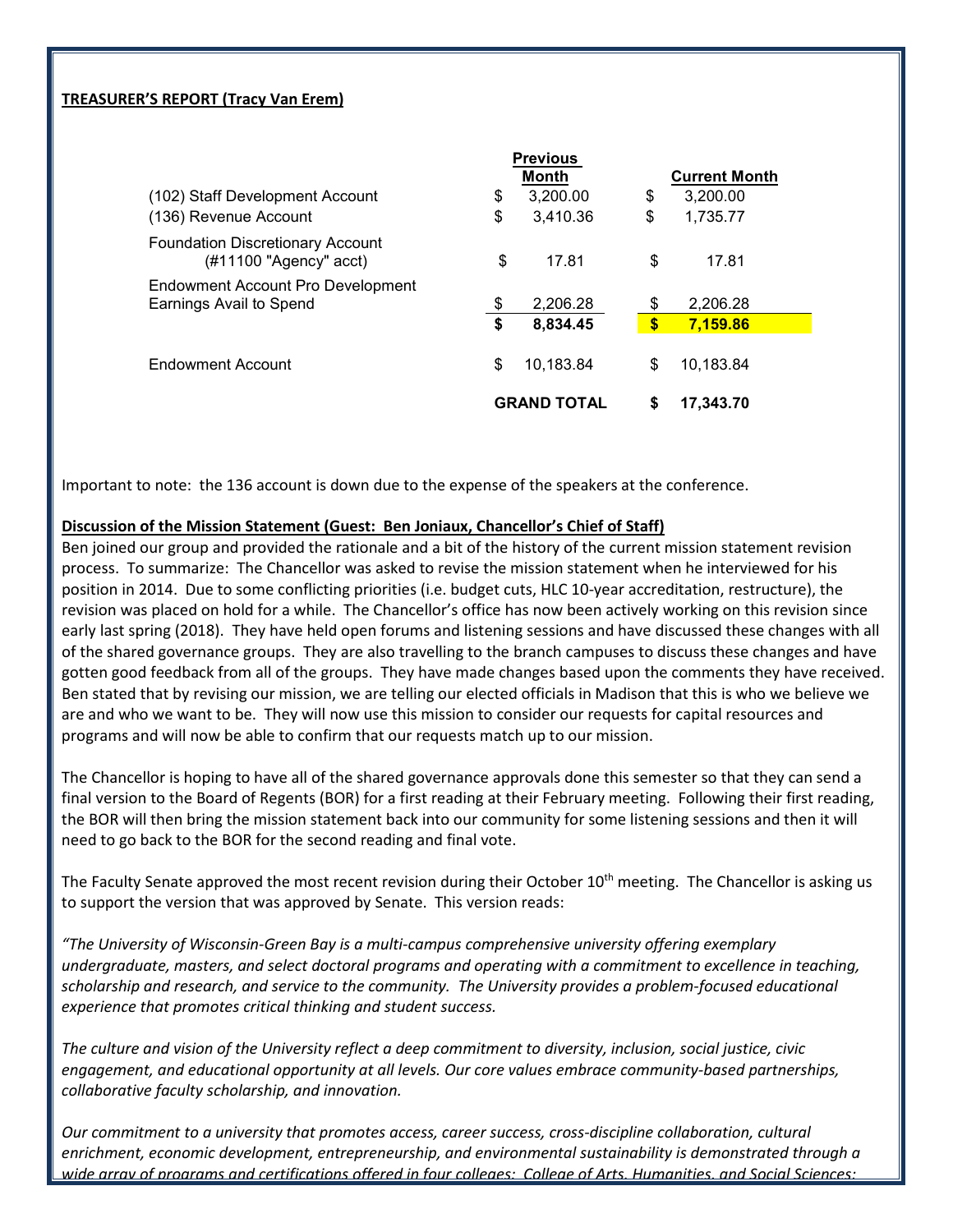*College of Science, Engineering, and Technology (including the Richard Resch School of Engineering); College of Health, Education, and Social Welfare; and the Austin E. Cofrin School of Business, leading to a range of degrees, including AAS, BA, BAS, BM, BS, BSW, BBA, MS, MSW, MSN, and Ed.D."*

Holly Keener made a motion to approve the most recent version of the mission statement that was passed by the Faculty Senate during their last meeting (as written above). Monika Pynaker seconded the motion. A couple of points were brought up for discussion:

Monika commented that Ben has done a nice job of explaining why we are using the statement "problem-focused" rather than "solution-focused."

Kim noted that she was surprised at the removal of the word "relevant". During the most recent listening session, the Chancellor really put a lot of emphasis on the reason behind keeping this word in the statement. Ben indicated that in the end the faculty were leery of how future administration might use this word to potentially discontinue "irrelevant" programs. The Chancellor agreed that this word was not worth holding up the approvals, so it was agreed that it would be removed.

A question was raised about whether we would need to go through this entire process again just to add or delete programs from the last paragraph. Ben assured us that the programs offered can be changed by a simple vote from the Faculty Senate and would not have to go through the Board of Regents process.

Hearing no more discussion, Jan called for a vote of the USC. The Mission Statement was approved unanimously.

# **Election Committee (Holly Keener, Chair)**

Nothing really new to report. Jenna Hunt's appointment to the Committee on Disability Issues (CDI) was approved by the Provost. And this is old news, but worth repeating … Monika is now our representative on the Awards and Recognition committee. All other committees are "good to go" at this time.

# **Personnel Committee**

*John McMillion (chair) was absent so Jenny Charapata presented*

The Personnel Committee was asked by the USC By-Laws Committee to review their charge and make recommendations for revisions. These revisions will be reviewed by the By-Laws Committee and then added into our proposals for the by-laws. The committee is still aiming to bring these revisions to the full assembly during our spring assembly in January 2019.

The committee met with Christopher Paquet to review the charge and came up with the following revised statement:

- 2) Responsibilities
- a) To review the status of new, vacant, and replaced university staff positions.
- b) To act as a liaison to Human Resources regarding new university staff hires and the university-wide new employee orientation process.
- c) To serve as a hearing body in personnel issues including, but not limited to, termination, denials of position conversion, dismissal for cause, complaints, and grievances, and submit findings to the Chancellor.
- d) To review denials of the promotional process.
- e) To submit all finds and recommendations for review and conversion to the Director of Human Resources and the Chancellor. C, D, and E were combined into the new a) below.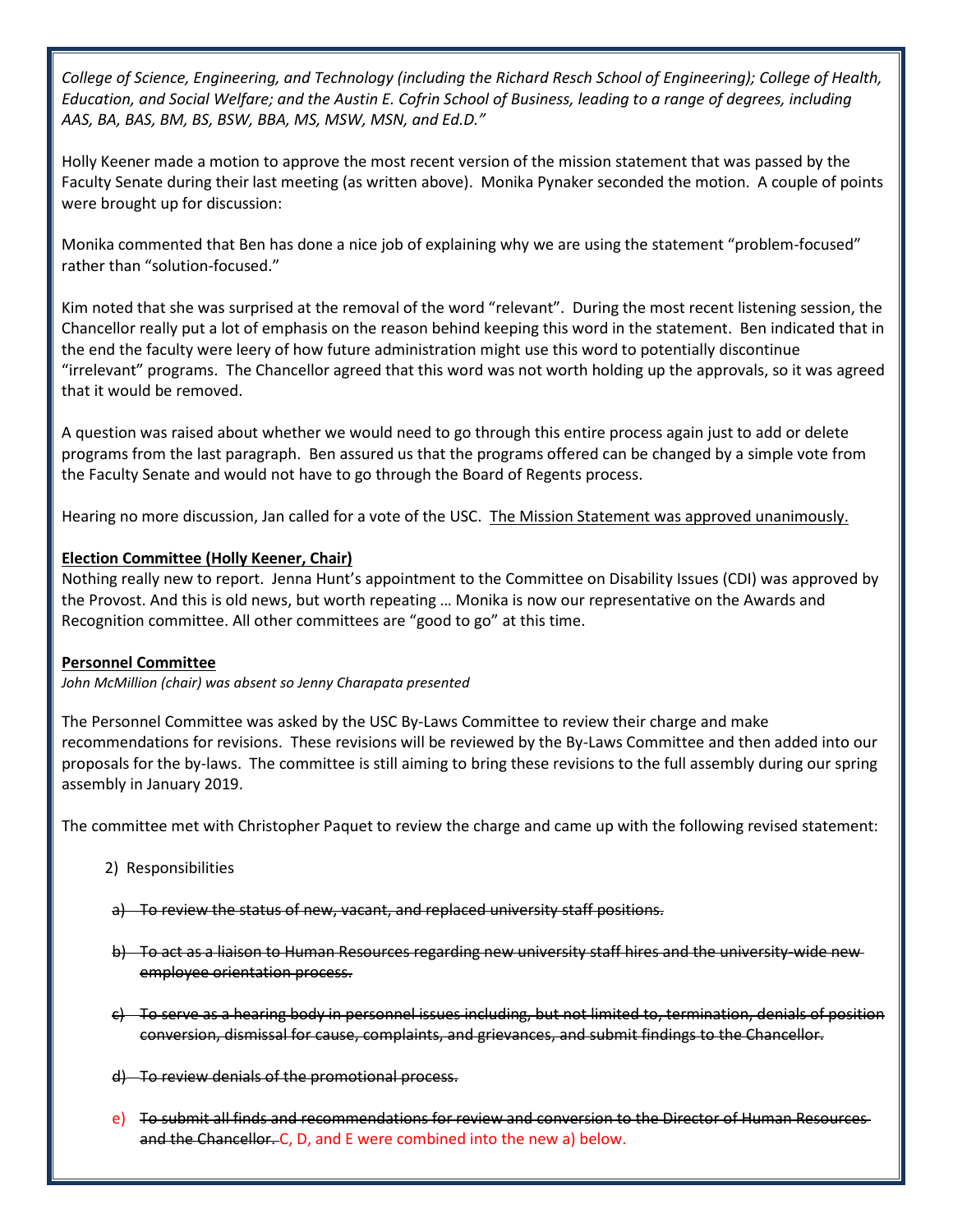a) To serve as a hearing body and submit findings and recommendations at the request of the Chancellor, Human Resources, and/or budget authority for the following personnel issues:

- **Terminations**
- Position conversions
- Complaints
- Grievances
- Promotion denials
- Dismissals for cause
- b) To review proposed and approved University policy changes that pertain to university staff, and submit feedback to the USC as deemed necessary.
- c) To undertake related special assignments at the request of the USC.

The revision, as proposed, changes the wording to adapt it to indicate that we are more of a "hearing" body than an "advocate" for the employee. Rationale for this change: if we put ourselves in the position of an "advocate", this could then appear that we are placing ourselves on the side of the employee. It was suggested that our role is to ask questions on process and be supportive, but we may not want to look like we're taking sides on any issue.

The group discussed the changes to the by-laws relative to the Grievance and Complaint Policies. This change in wording seems to correlate with the wording in the UWGB HR policy that was approved in April of 2017 (University Staff Complaint and Grievance Policy: HR 14-15-7a). In this policy the personnel committee is defined as an "Impartial Hearing Officer."

The suggestion was made that we make sure that the Personnel Committee has access to the resources necessary for the affected employees in the case of a grievance or complaint. HR may be the initial point of contact for the employee and can certainly provide all of the paths by which the employee can grieve or complain, but we should be equipped with this information so that we can also provide support to employees who may wish to remain anonymous.

Kay Sbarbaro suggested that maybe having a workshop to address the training for the personnel committee might be a good idea. As a branch campus employee, it's a bit difficult to know who to go to or what policies pertain to us. Maybe a workshop on our policies and procedures would be a good thing. Teri agreed to bring this up at the next Prof Dev committee meeting.

During this discussion, it became clear that we need some clarification on what our role really is in these types of situations. What part does the personnel committee play in our grievance and complaint process? How are we able to help our employees?

In order to cut to the chase, the group asked Jan to arrange for a special meeting with Christopher so that we can discuss these issues directly with him before we vote on any changes to our by-laws. Jan agreed to arrange the meeting and will send out invitations to everyone once she has Christopher scheduled.

# **Professional Development Committee Report (Teri Ternes, Chair)**

The fall conference is over and the job of reviewing comments from the attendees has begun. Many of the comments received were specifically related to the venue and food choices and not necessarily the content of the conference. Most notably, people are wondering if we can find a different venue for this conference. Rest assured, the committee is looking into this and hopes to be able to provide us with a date for next year's conference at the November USC meeting.

Dealing With Disruption Workshop – only 8 people registered for the workshop so they opened it up to walk-in attendees. Teri did not have a final attendance count.